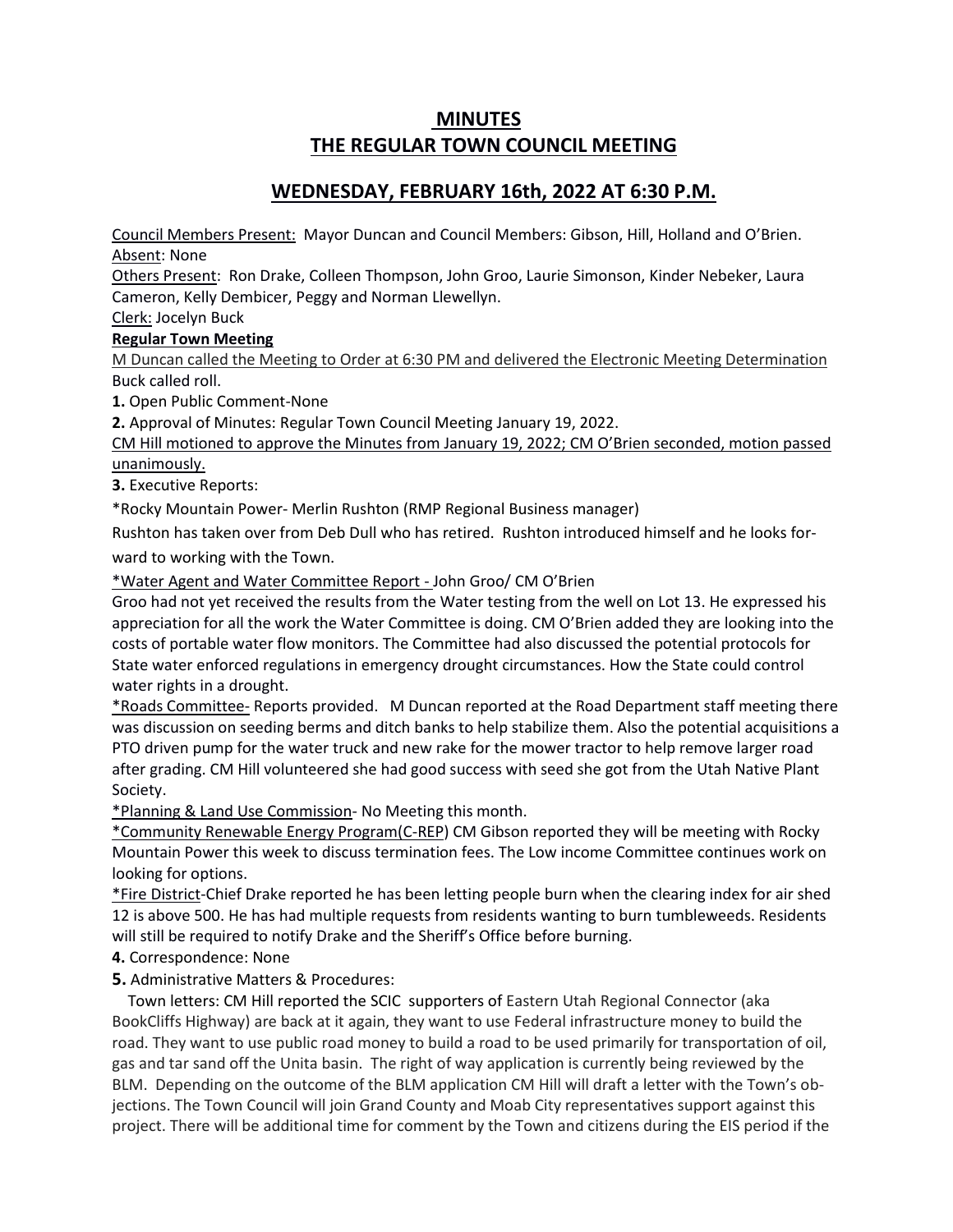BLM approves the initial application.

 Approved uses of the Town Pavilion. CM Holland wanted clarification on whether the Town pavilion can be used for political events. Simonson and M Duncan agreed that the precedence has been set with the League of Women Voters so it is ok the pavilion can be rented out, just as long as the Town is not sponsoring political the event. The Town Building is closed so any parties renting the pavilion should be required to rent a porta-potty.

 Dark Sky Application-Buck updated the Application has been submitted to the IDA and we are waiting for news from them. Hopefully we will hear we have received the designation and will not have to do any amendments.

 Emergency Operations Plan- M Duncan and Buck met on Zoom with the State and County Emergency Directors and got a lot of good information. Having a Plan is mandated by the State and part of that requires the Town to appoint an Emergency Management Director and three back up designee. Honer has volunteered as one of the designees. And CM Hill volunteered to be another designees The Council will have to review and adopt the Plan when it is completed. In the meantime Council should all have taken the FEMA NIMS 700. M Duncan also reminded everyone to sign up for AlertSense with the County. Spring Clean-up update- Buck is still working on the proposal and date for April.

#### **NEW BUSINESS**

**6**. Discussion and Possible Action re: Rocky Mountain Power 2022 Community Performance Plan. Council will review the 2021 Plan and make suggestions for the 2022 Plan to be approved at the March Meeting. Rushton explained RMP has some General Community support funds the Town could use for Community center projects. There could also be grant money available from the Rocky Mountain Power Foundation for help funding the Vault Toilet project. Such options could be part of the new Performance Plan. Rushton added there may be funding incentives for electric car charging stations. CM Holland welcomed Rushton and asked that RMP continue to support residential generated power i.e. roof top solar. The installation and net metering rebates have continued to get less and less every year. CM Holland continued after the huge fire in Moab last summer Town and Fire Department has realization that when and if the power goes out we have no electricity to pump water. Both residential and the Fire District well would have no water to fight a fire. He asked if RMP if they had grants for backup power generators. Rushton stated RMP is working on a new solar incentive plan and clarified the Community would like some help with emergency situations i.e. communications and power generator. He suggested a mobile generator that could be brought out in an emergency. We will work on finding out how big a generator the Town Building would need. Rushton reminded the Council the RMP Franchise Agreement is coming up for renewal in March 2023.

**7.** Discussion and Possible Action re: Backhoe lease.

Buck is still waiting for the proposal from Honnen for another 3year lease on our existing machine; so far it looks like the lease will cost the same or maybe less than the previous lease.

CM Hill motioned to go ahead renew the 3 year back hoe lease as long it is in the same cost parameter as our last 3 year lease. CM O'Brien seconded, motion passed unanimously

**8.** Discussion and Possible Action re: Signing off on Emery Road restorations.

M Duncan would like the Council to check the work done and be prepared to sign off on the road work at the March Council Meeting. CM Gibson stated they still need to deliver material on Shafer. Laura Cameron asked to have whatever road work Emery has not responsible for on Taylor to have the Town Road Department do the repairs. M Duncan stated the Road Department will be addressing the situation on Taylor soon when they start spring grading.

**9.** Discussion and Possible Action re: Letter of support to request the Manti LaSal Forest Service to provide an update on the impacts of the Mountain goats in the National Forest.

CM Duncan clarified the Town is being asked to sign on the existing letter. Council discussed and agreed the Town will write our own letter. CM Holland volunteered to write the letter and it to be approved by the Council through email.